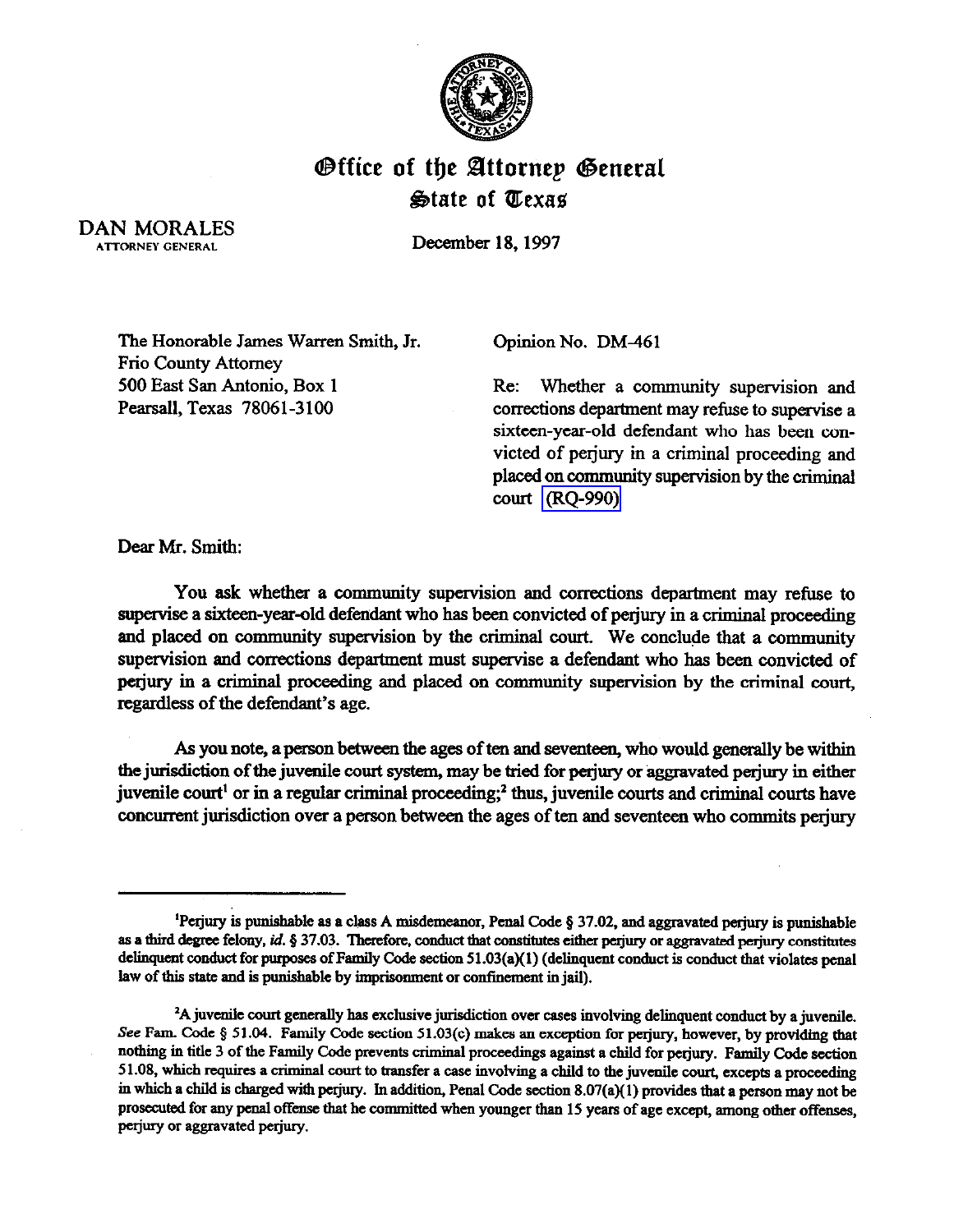or aggravated perjury.<sup>3</sup> You explain that in your county a sixteen-year-old defendant was tried in a criminal proceeding by a criminal court, convicted of perjury under Penal Code section 37.02, and sentenced to jail. The court suspended the jail sentence and placed the defendant on community supervision. You state that the county community supervision and corrections department then refused to supervise the defendant because the defendant is a juvenile and was not certified as an adult under Family Code section 54.02.

You suggest that a community supervision and corrections department is not authorized to supervise a sixteen-year-old defendant "because the juvenile would of necessity be exposed to misdemeanant and felonious probationers when they report monthly to the department." You rely on Family Code section 51.12, a provision mandating that a child detained in a juvenile detention facility adjacent to an adult jail, lockup, or other place of secure confinement "be separated by sight and sound from adults detained in the same building,"<sup>4</sup> and similar provisions in the Family Code.<sup>5</sup>

We disagree with the conclusion that a community supervision and corrections department is not authorized to supervise a sixteen-year-old defendant who has been convicted of perjury in a criminal proceeding and placed on community supervision by the court. First, Family Code section 5 1.12 requires the separation of children and adults in detention facilities; it does not require the separation of children and adults in any other context. We are not aware of any provision that precludes a community supervision and corrections department from supervising a sixteen-year-old defendant. Indeed, we have found one statute that expressly authorizes a community supervision and corrections department to supervise juveniles, Human Resources Code section 142.003, which permits a county that does not have a sufficient number of juvenile probation cases to justify a juvenile probation department to contract with a community supervision and corrections department

*Id. (emphasii in original)* 

**5You also cite Family Code section 52.02.** 

<sup>&</sup>lt;sup>3</sup>See ROBERT O. DAWSON, *Texas Juvenile Law* 35 (4th ed. 1996). As Professor Dawson observes, "[p]erjury and aggravated perjury are the only criminal offenses for which either a juvenile court or a criminal court has **jurisdiction without a prior transfer order from the other court," id. He explains the reason for the unique status of these offemcs ss follows:** 

Article 1, Section 5 of the Texas Constitution provides that the oath required of a witness **testifying in my judicial proceeding, civil or crimiml, must be taken "subject to the pains**  and penalties of perjury." There is case law that suggests that since juvenile proceedings are nominally civil, not criminal, a witness who would be subject *only* to juvenile proceedings for lying under oath might not be a competent witness under that constitutional provision. See Santillian v. State, 182 S.W.2d 812 (Tex. Crim. App. 1944). That, in turn, might mean **that a juvenile could not testify in my court proceedings. Rather thm incur such a**  catastrophic risk, the Family Code gives the criminal courts concurrent jurisdiction over those offenses in order to leave no doubt that persons of juvenile court age, if otherwise competent witnesses, may testify under the constitutional qualifying provision.

**<sup>&#</sup>x27;Fam. Code 5 51.12(f).**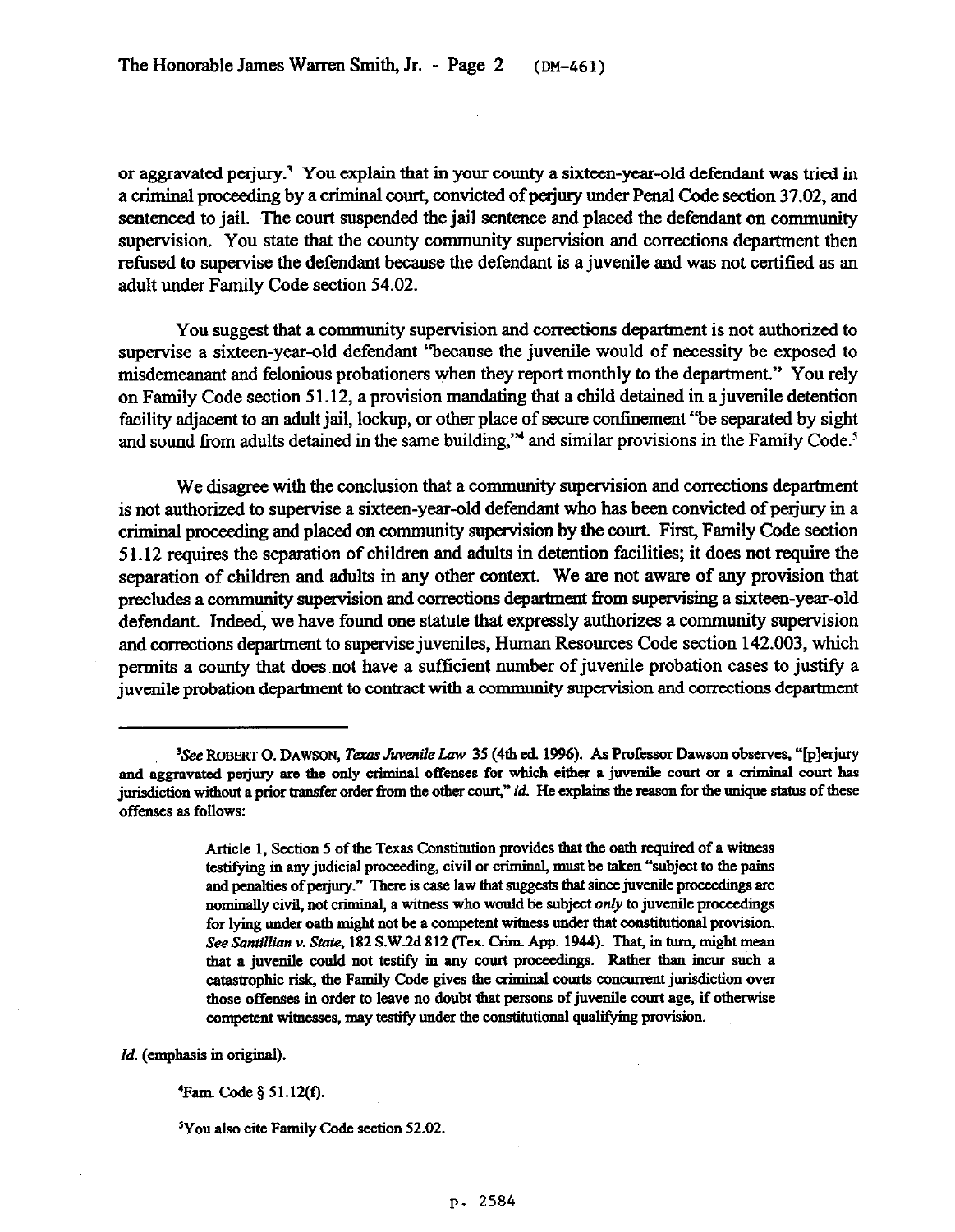to provide juvenile probation services.<sup>6</sup> This express legislative approval of such an arrangement undermines any contention that supervision of a sixteen-year-old defendant by a community supervision and corrections department is somehow contrary to public policy.

Second, as explained above, the laws of this state provide that a child may be prosecuted for perjury in a criminal proceeding. See supra notes 1-3 and accompanying text. Given those provisions, we believe that a sixteen-year-old defendant who is tried for perjury in a criminal proceeding is no less an adult in the eyes of the law than a child certified as an adult under Family Code section 54.02. We are aware of no statute that would preclude a criminal court from placing a convicted perjurer on community supervision because of his age. Furthermore, once a court has placed such a defendant on community supervision, we do not believe the community supervision and corrections department has the discretion to refuse to supervise the defendant in defiance of the court's order.'

In sum, we do not believe that a community supervision and corrections department is authorized to refuse to supervise a sixteen-year-old defendant under the circumstances you describe. If the community supervision and corrections department is concerned about exposing the sixteenyear-old defendant to adult defendants on its premises, the department may take steps to minimize such contacts, such as providing a separate waiting area or arranging for the defendant to meet with his community supervision officer at a different location.<sup>8</sup>

*See Hum. Res. Code § 142.003(a)(1).* 

Placing defendants on community supervision is within the sole province of the judiciary. See Code Crim. **Froc. art. 42.12 §§ 1 (purpose of article 42.12 is to place wholly within state courts responsibility for determining when** imposition of sentence in certain cases shall be suspended), 10 (only court in which defendant tried may grant or revoke community supervision). Community supervision and corrections departments exist, in part, to supervise community supervision; departments have no authority to ultimately determine whether community supervision is appropriate in a particular case. See generally Code Crim. Proc. art. 42.12; Gov't Code ch. 76 (establishing community supervision **and corrections departments).** 

<sup>\*</sup>We do not address whether a community supervision and corrections department is authorized to contract with a juvenile probation department to supervise a sixteen-year-old defendant who has been convicted of perjury in a criminal proceeding and placed on community supervision, nor do we address whether a criminal court is authorized **to order a juvenile probation department to supervise such a defendant.**